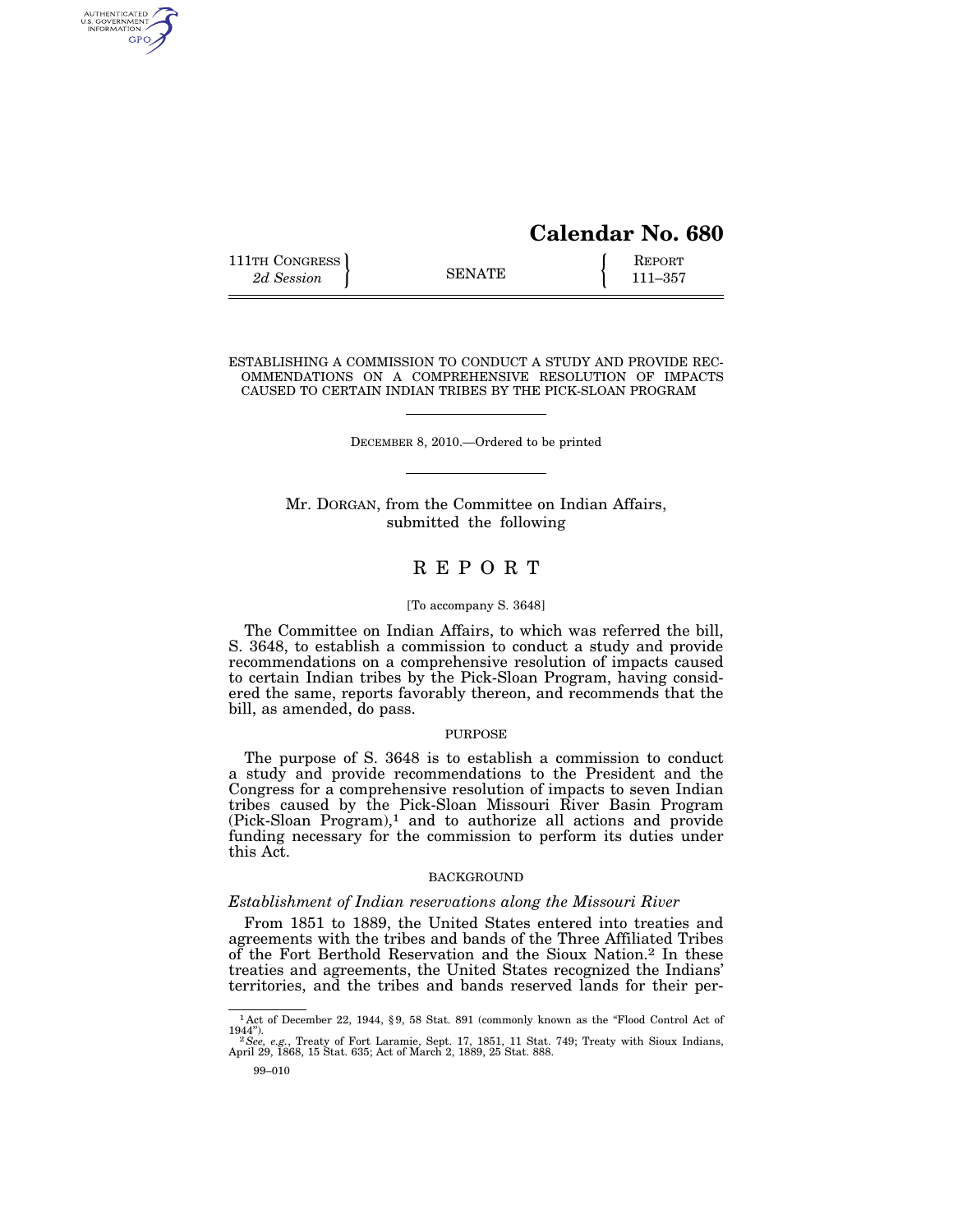manent homelands. Seven of these reservations are along the Missouri River in the states of North Dakota, South Dakota, and Nebraska: the Fort Berthold Reservation, the Standing Rock Sioux Reservation, Cheyenne River Sioux Reservation, Lower Brule Sioux Reservation, Crow Creek Sioux Reservation, Yankton Sioux Reservation, and the Santee Sioux Reservation.

Although these reservations were significantly smaller than the tribes' former territories, the seven reservations were strategically located along the resource rich Missouri River. The Missouri River's wooded bottomlands provided the tribes' reservation economies with fertile agricultural lands, timber for lumber and fuel, coal deposits, seasonal fruits, habitat for wild game, medicines, shelter for domestic animals, and plentiful supplies of clean water. These lands were also an important part of the tribes' social, cultural, and spiritual lives. Much of the tribes' community infrastructure was located along the river, including, tribal homes, schools, hospitals, government buildings, churches, graveyards, and roads.

## *Plans for dam development*

As a part of the Flood Control Act of 1944, Congress authorized significant dam development on the Missouri River through the Pick-Sloan Program. The Pick-Sloan Program was a joint water development program of the Army Corps of Engineers and the Bureau of Reclamation. The Army Corps of Engineers plan was primarily concerned with flood control and navigation, while the Bureau of Reclamation plan was focused on developing large irrigation projects in the upper basin, and providing for domestic water supply and hydroelectric power.

The Pick-Sloan Program included development of six mainstem dams on the Missouri River in Montana, North Dakota, South Dakota, and Nebraska. Five of these dams flooded the seven Indian reservations previously established along the Missouri River: the Garrison, Oahe, Big Bend, Fort Randall, and Gavin's Point dams. These dams created large reservoirs called Lake Sakakawea, Lake Oahe, Lake Sharpe, Lake Francis Case, and Lewis and Clark Lake. Mainstem dam construction began in the mid-1940's and was completed in 1966.

The Pick-Sloan Program resulted in the flooding of hundreds of thousands of acres of the tribes' reservation lands, including rich bottomlands, uplands, as well as in the displacement of entire tribal communities. Ultimately, the Pick-Sloan Program dams and reservoirs flooded about 356,254 acres of tribal lands and forced the relocation of more than 900 Indian families.

## *Impacts to the seven Indian tribes*

Although each of the seven tribes suffered severely and in different ways from the Pick-Sloan Program, the experience of the Three Affiliated Tribes (Tribes) provides an overview of the kinds of impacts common to all seven tribes and their reservations. In 1946, the Army Corps of Engineers entered the Fort Berthold Reservation, without notice, and began construction of the 212 foothigh Garrison dam with a storage capacity of 24.2 million acre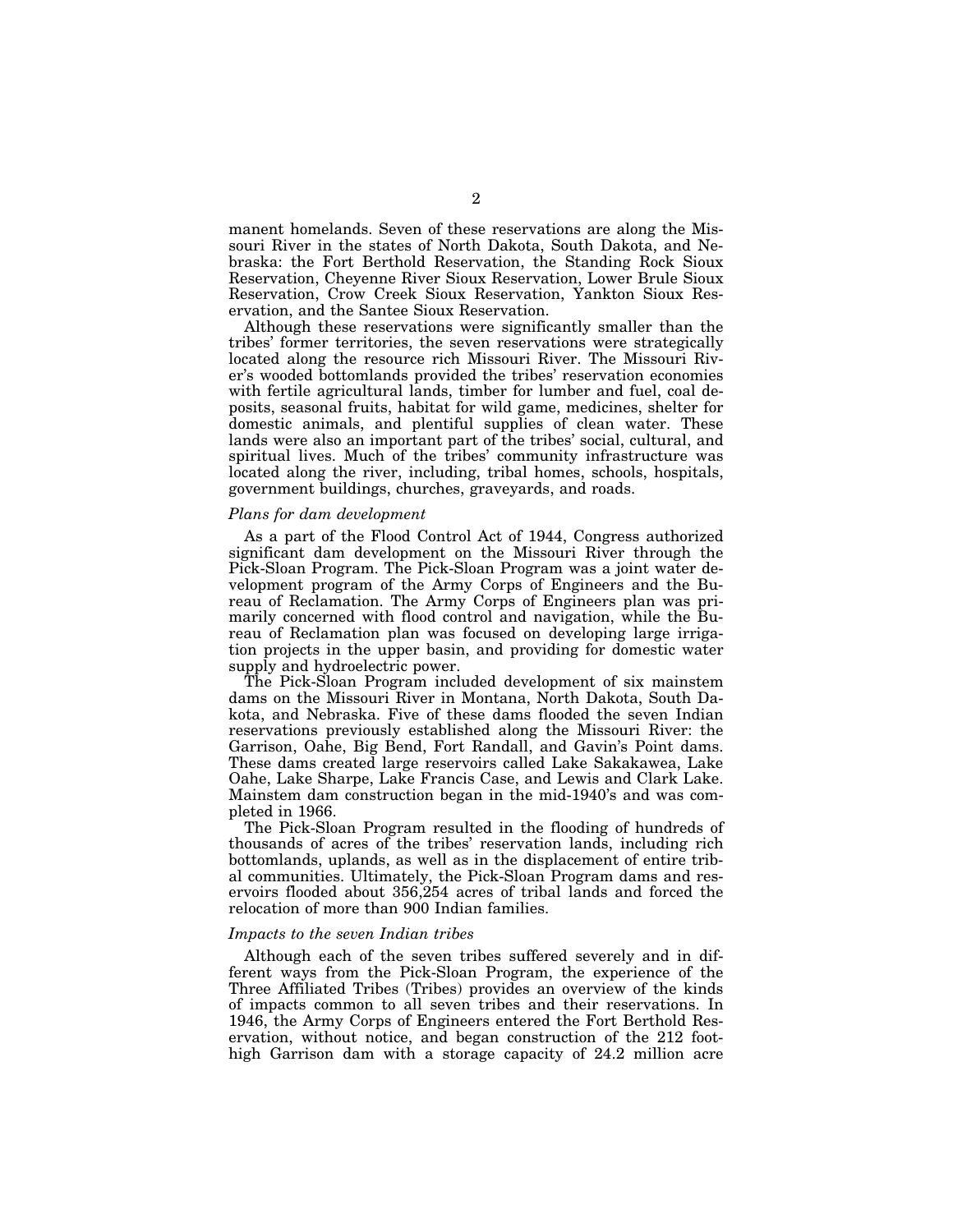feet.3 The federal government's message to the Tribes was that the construction of the dam and the displacement of the Tribes were inevitable.4 The Tribes offered other sites for the dam, but the Army Corps surveyors selected the site that would flood the greatest amount of the Tribes' land.<sup>5</sup> At the same time, upstream impacts to a non-Indian city and a federal irrigation project were avoided by adjustments to the specifications of the project.6

Once completed, the dam flooded one-fourth of the reservation, separated the reservation into five segments that were isolated by the reservoir, and flooded 94 percent of the Tribes' agricultural lands.7 In total, the dam flooded about 156,000 acres of the Tribes' lands and forced the relocation of 480 families, or about 90 percent of the Tribes' membership.8 The reservoir also flooded the economic base that had sustained the Tribes.9 The flooded bottomlands included fertile alluvial soils, natural shelter for livestock, coal deposits, standing timber, seasonal fruits, juneberries, choke cherries, habitat for wild game, and clean water supplies.<sup>10</sup> Community infrastructure, including homes, a hospital, and churches, were also flooded.11

By 1947, although the Pick-Sloan Program has already been authorized and construction of Garrison dam was underway, the Tribes, which had been given little to no notice of these actions, did not willingly leave their lands. Instead, though in a severely disadvantaged position, the Tribes entered into negotiations with the federal government for a replacement reservation.12 The Tribes initially secured an agreement with the U.S. for a replacement reservation, but no other reservation with suitable bottomlands could be found.13 With no opportunity for suitable replacement lands, the Tribes accepted a Congressional offer of approximately \$5 million in compensation.14 The legislation providing this compensation also allowed the Tribes to pursue further compensation. After the Tribes' obtained a private appraisal showing a much greater value for the taken lands, Congress provided approximately \$7 million in

 $^3$ Michael L. Lawson, Dammed Indians: The Pick-Sloan Plan and the Missouri River Sioux, 1944–1980 $59\ (1994)$ .

<sup>1944–1980 59 (1994). 4</sup>*Final Report and Recommendations of the Garrison Unit Joint Tribal Advisory Committee: Joint Hearing Before the S. Comm. On Indian Affairs, the S. Comm. On Energy and Natural Resources, and the H. Comm. On Interior and Insular Affairs,* 100th Cong. 11 and 89 (1987) (statement of Hans Walker Jr., Former Member, Joint Tribal Advisory Committee, and written

statement of Edward Lone Fight, Chairman, Three Affiliated Tribes).<br><sup>5</sup>Michael L. Lawson, Dammed Indians: The Pick-Sloan Plan and the Missouri River Sioux,<br>1944–1980 60 (1994).

 $^{6}$ *Id.* at 59.  $^{7}$ *Id.* 

<sup>&</sup>lt;sup>8</sup> Final Report and Recommendations of the Garrison Unit Joint Tribal Advisory Committee:<br>Joint Hearing Before the S. Comm. On Indian Affairs, the S. Comm. On Energy and Natural<br>Resources, and the H. Comm. On Interior an

<sup>1944–1980 60 (1994). 13</sup>*Final Report and Recommendations of the Garrison Unit Joint Tribal Advisory Committee: Joint Hearing Before the S. Comm. On Indian Affairs, the S. Comm. On Energy and Natural Resources, and the H. Comm. On Interior and Insular Affairs,* 100th Cong. 90–91 (1987) (written statement of Edward Lone Fight, Chairman, Three Affiliated Tribes); Michael L. Lawson,

<sup>&</sup>lt;sup>14</sup> Michael L. Lawson, Dammed Indians: The Pick-Sloan Plan and the Missouri River Sioux, 1944–1980 60 (1994).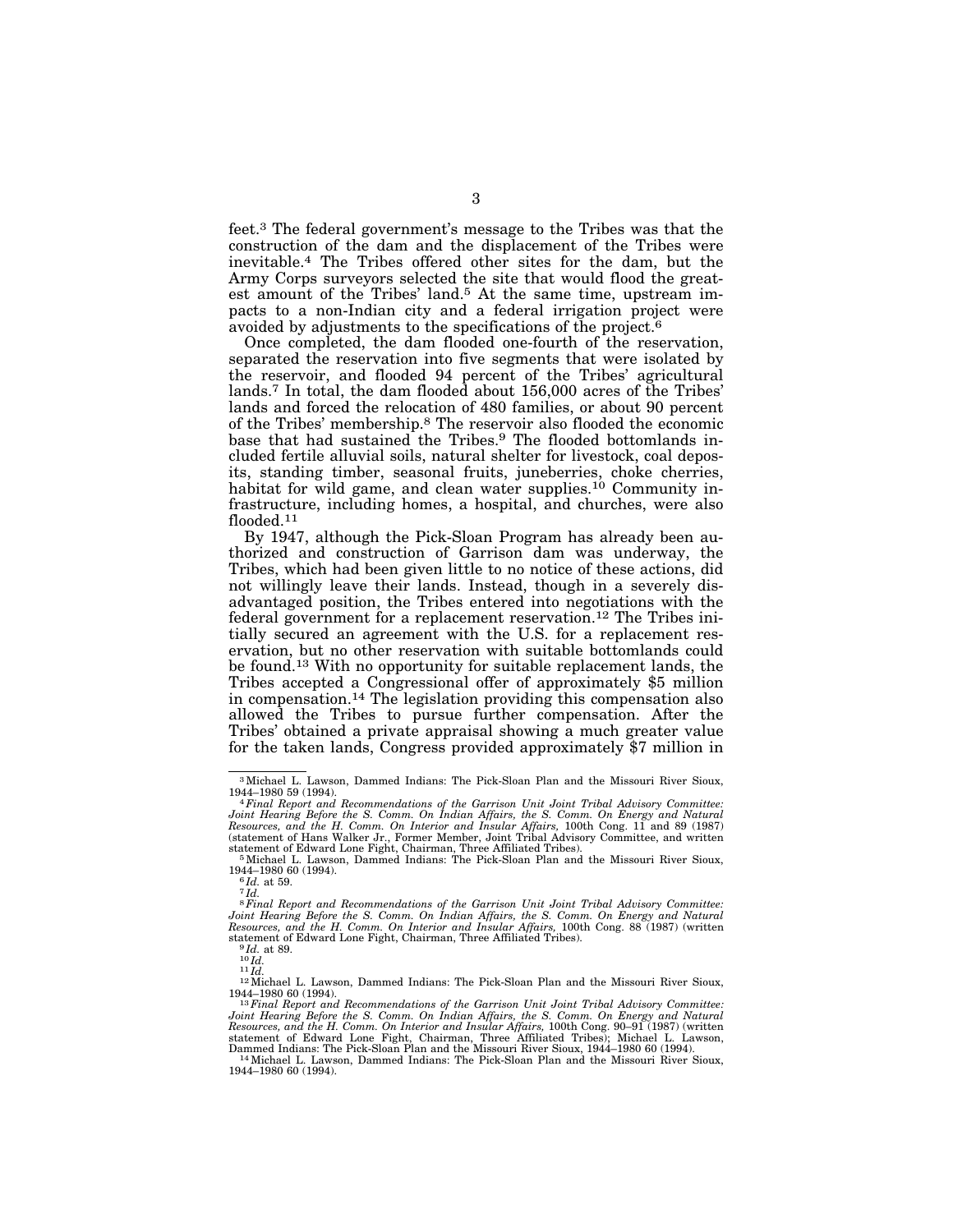additional compensation.15 While a total of about \$12 million was provided, it was anticipated that this amount would compensate the Tribes for their flooded lands, fund relocation and reconstruction expenses, and also be used to promote the economic recovery of the Tribes.<sup>16</sup> However, in the end, most of the funding was needed to meet the basic needs of tribal members.17

Relocated to the upland plains, the Tribes were supposed to carry on as they had before. However, the remaining reservation lands were less suitable for sustaining the Tribes' economic base, including ranching and agriculture, due to poor soil and water quality, and a lack of infrastructure investments.18 The upland plains also provided less shelter from the weather of the Great Plains. In the bottomlands there was natural shelter and logs for home construction, but in the uplands frame homes were exposed to the weather and had electricity costs ranging from \$600 to \$800 a month.19 Even with these new high electric costs, promises to compensate the Tribes, in part, with discounted electricity went unfulfilled.20

#### *No plan for just or adequate compensation*

The Flood Control Act of 1944 did not set out a plan for compensating the seven Indian tribes or a process for acquiring the tribal lands needed to develop the Pick-Sloan Program. Federal compensation ultimately came in two phases. First, from the late 1940's to 1962, the tribes individually negotiated with various representatives of the Federal government and Congress for compensation from the impacts of the Pick-Sloan Program.21 During this phase, individual Indian landowners also received some compensation for their lands that were flooded. However, similar to the tribes, negotiations were often undertaken after dam construction had already begun, and compensation varied, was inadequate, or lacked records of actual disbursement.

In the second phase, from 1985 until 2002, the tribes individually, and sometimes in groups, sought additional compensation from Congress. Additional compensation was obtained for a variety of reasons, but the primary reason was the inadequacy of the original negotiations and compensation. For example, in most cases, negotiations regarding compensation for the taking of lands, relocation, reconstruction, and rehabilitation did not take place until after the Army Corps of Engineers had already begun construction on the dams.

The second round of compensation began in 1985 with the establishment of the Joint Tribal Advisory Commission (JTAC). The

<sup>&</sup>lt;sup>15</sup>*Id.* at 61.<br><sup>16</sup>*Id.* at 60–61.<br><sup>17</sup> Final Report and Recommendations of the Garrison Unit Joint Tribal Advisory Committee:<br>Joint Hearing Before the S. Comm. On Indian Affairs, the S. Comm. On Energy and Natural<br>Reso statement of Edward Lone Fight, Chairman, Three Affiliated Tribes). 18 *Id.* at 11 and 93 (statement of Hans Walker Jr., Former Member, Joint Tribal Advisory

Committee, and written statement of Edward Lone Fight, Chairman, Three Affiliated Tribes). 19 *Id.* at 11 (statement of Hans Walker Jr., Former Member, Joint Tribal Advisory Com-

mittee).<br><sup>20</sup>*Id.*<br>21 Act of July 31, 1947, Pub. L. No. 80–296, 61 Stat. 686, 690; H.R.J. Res. 33, Pub L. No. 81–<br>437, 63 Stat. 1026 (1949); Act of July 6, 1954, Pub. L. No. 83–478, 68 Stat. 452; Act of Sept.<br>3, 1954, Pub. 1762; Act of Sept. 2, 1958, Pub. L. No. 85–916, 72 Stat. 1766 (1958); Act of Sept. 2, 1958, Pub.<br>L. No. 85–923, 72 Stat. 1773; Act of Oct. 3, 1962, Pub. L. No. 87–734, 76 Stat. 698; Act of Oct.<br>3, 1962, Pub. L. No. 87–735,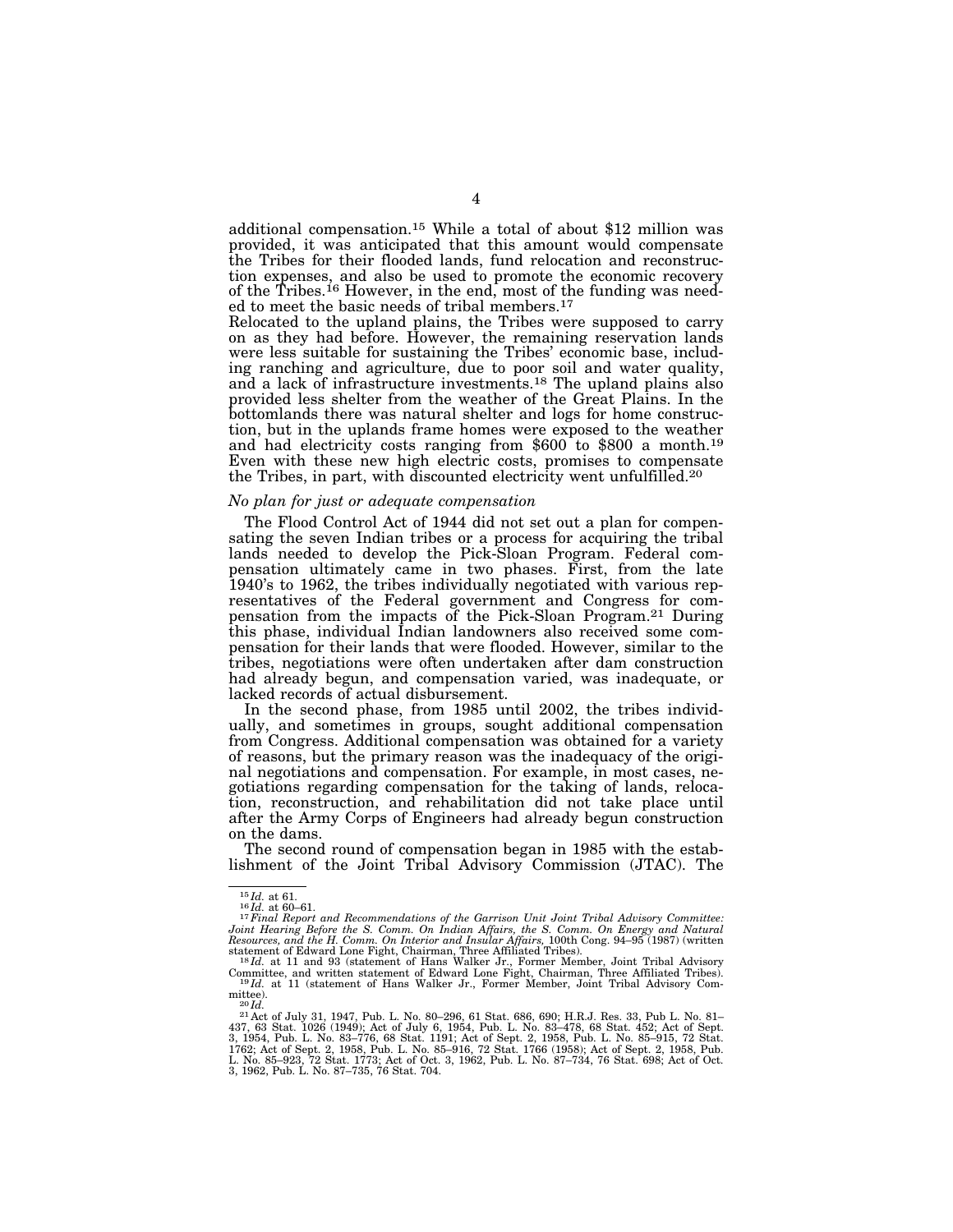JTAC was developed based on the recommendation of the Garrison Diversion Unit Commission established by the Energy and Water Development Appropriation Act of 1985.<sup>22</sup> JTAC was formed to examine and make recommendations with respect to the effects of the impoundment of water behind the Garrison and Oahe Dams on the Three Affiliated Tribes and the Standing Rock Sioux Tribe. Ultimately, the JTAC recommendations resulted in Congressional acts providing additional compensation to these two tribes.23 In subsequent years, Congress passed acts providing additional compensation to the other five tribes whose lands were flooded by the Pick-Sloan Program.24 In total, fourteen acts of Congress were passed in an attempt to provide the tribes with adequate compensation over almost 60 years. Unfortunately, each negotiation and act of Congress varied according to the historical time period, different valuation methods, and the ability of individual tribes to obtain legislation or pursue litigation.

#### *Comprehensive resolution*

Despite efforts to compensate the tribes for the flooding of their lands by the Pick-Sloan Program, questions remain about the adequacy, fairness, and completeness of the compensation.25 Some tribes have been compensated at different per acre rates than other tribes; some tribes received ''rehabilitation funds'' while others did not; some tribes assert that their lands were not properly valued; and some promises of compensation remain unfulfilled.<sup>26</sup>

In her written testimony provided to the Committee on November 2007, Robin Nazzaro, Director of Natural Resources and Environment for the Government Accountability Office, stated that, "more than 45 years after the last original compensation bill was enacted and almost 5 years after the last additional compensation bill was enacted, lingering questions remain about various aspects of the tribes' compensation."<sup>27</sup> The Pick-Sloan Tribal Commission Act is intended to resolve these questions by establishing a Commission to study the past compensation and make recommendations for full and final compensation for all seven Indian tribes.

## LEGISLATIVE HISTORY

In the 110th Congress, on November 1, 2007, the Senate Committee on Indian Affairs held a hearing regarding the ongoing impacts from the Pick-Sloan Program on the Indian tribes whose lands were flooded by the Pick-Sloan Program. In the 111th Congress, on July 26, 2010, Senator Dorgan introduced S. 3648, the

<sup>22</sup> Act of July 16, 1985, § 207, Pub. L. No. 98–360, 98 Stat. 411. 23Fort Berthold and Standing Rock Equitable Compensation Program, North Dakota, Pub. L.

No. 102–575, title XXXV, 106 Stat. 4600, 4731 (1992);<br><sup>24</sup> Crow Creek Sioux Tribe Infrastructure Development Trust Fund Act of 1996, Pub. L. No.<br>104–223, 110 Stat. 3026 (1996); Lower Brule Sioux Tribe Infrastructure Develo

<sup>2838 (2002). 25</sup> *Impact of the Flood Control Act of 1944 on Indians Tribes Along the Missouri River: Hearing Before the S. Comm. On Indian Affairs*, 110th Cong. 3–4 (1987) (statement of Robin M. Nazzaro, Director, Natural Resources and Environment, Government Accountability Office); See also U.S.<br>Gov't Accountability Office, GAO–08–249T, Damages and Compensation for Tribes at Seven Res-<br>ervations Affected by Dams on the M

and Environment, Government Accountability Office). 27 *Id.* at 7.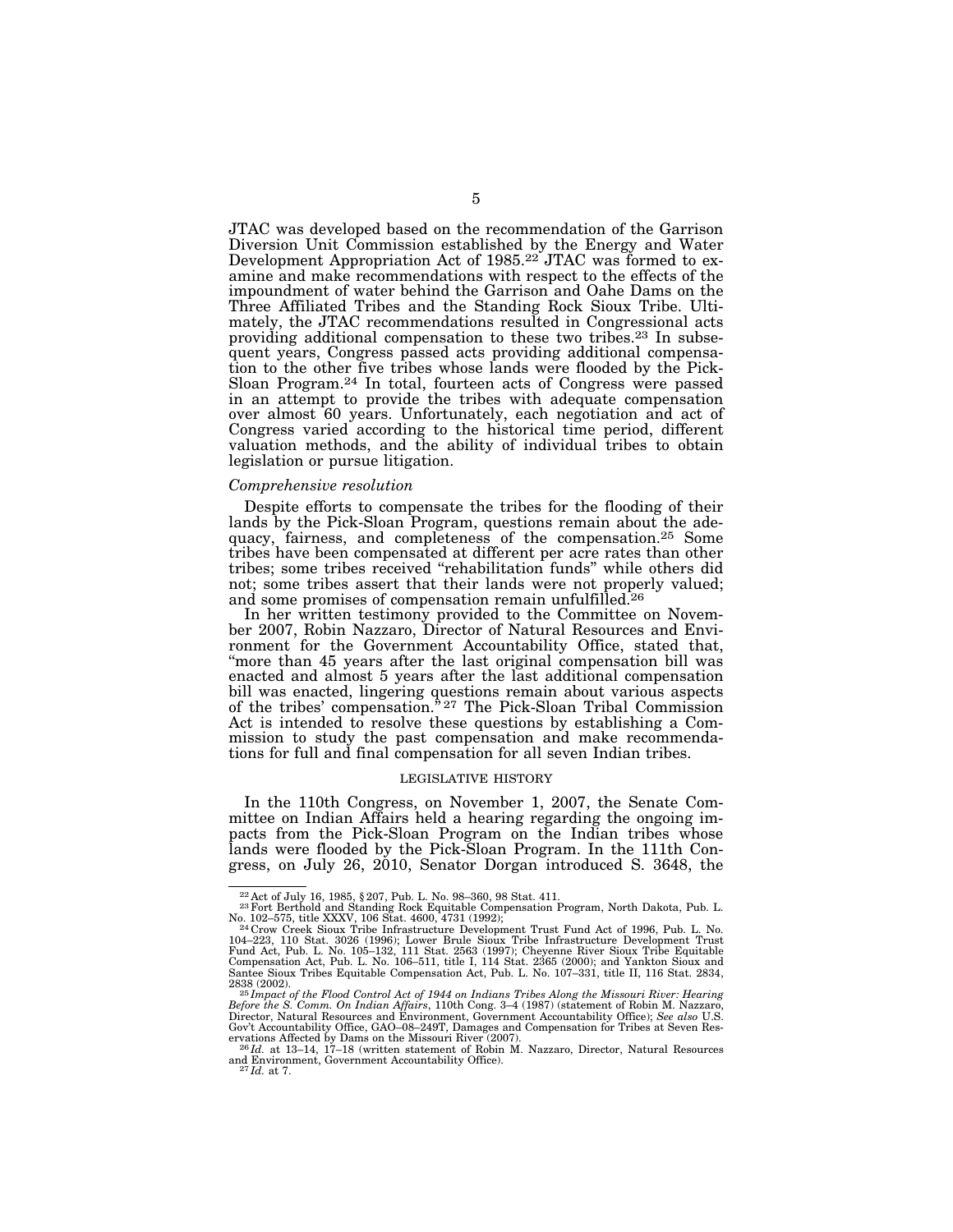Pick-Sloan Tribal Commission Act of 2010. Senators Thune, Conrad, and Johnson are original cosponsors. S. 3648 was referred to the Committee on Indian Affairs. On November 18, 2010, the Committee approved S. 3648 with a substitute amendment offered by Senator Dorgan.

A companion bill, H.R. 6100, was introduced in the House of Representatives on August 10, 2010, by Congressman Pomeroy. Congresswoman Herseth Sandlin is an original cosponsor. H.R. 6100 was referred to the House Committee on Natural Resources.

#### SUMMARY OF SUBSTITUTE AMENDMENT

During an open business meeting on November 18, 2010, the Committee considered and approved an amendment in the nature of a substitute to S. 3648. Like the original bill, the amendment in the nature of the substitute would establish a commission to conduct a study and provide recommendations to the President and the Congress for a comprehensive resolution of impacts to seven Indian tribes caused by the Pick-Sloan Program on the Missouri River. As in the original bill, the substitute amendment outlines the functions and requirements of the Commission, including: the manner in which Commission members are to be appointed; the structure of the Commission; the requirement for individual Commission members to have certain expertise; the minimum number of hearings the Commission must hold; the requirement for a Commission website; the issues that are to be studied by the Commission; the requirements for the report that the Commission is to issue; the timeframe in which the report is to be submitted; and the administrative functions of the Commission.

The substitute amendment includes two new subsections regarding impacts to individual landowners, clarifications regarding how the Commission will be funded, and a variety of technical changes. Technical changes include clarifying that the Commission may make rules to govern its proceedings, providing travel reimbursement for witnesses who appear before the Commission, clarifying the quorum requirements of the Commission, and renumbering of the bill's sections.

The two new provisions regarding impacts to individual landowners are sections  $4(b)(3)$  and  $(b)(\overline{5})(B)(\overline{1}i)$ . These new provisions would allow the Commission, if it chooses, to study and make recommendations regarding reservation lands owned by individual tribal members that were impacted by the Pick-Sloan Program. Individual landowners were provided compensation originally, but, similar to the compensation provided to the tribes, the amounts provided to individuals varied, was inadequate, or lacked records of actual disbursement. The Commission is not required to study and make recommendations regarding individual landowners, because the Commission may find that these issues need separate study.

The substitute also clarifies how the Commission will be funded by deleting text in the introduced bill that allowed the Commission to be funded by ''such sums as are necessary'' and through transfers of funding from the Secretary of the Interior and Army. The substitute amendment provides new text for the funding section that simply allows the Secretary of Interior to fund the Commission with up to \$2.5 million of unobligated amounts already made available to the Secretary.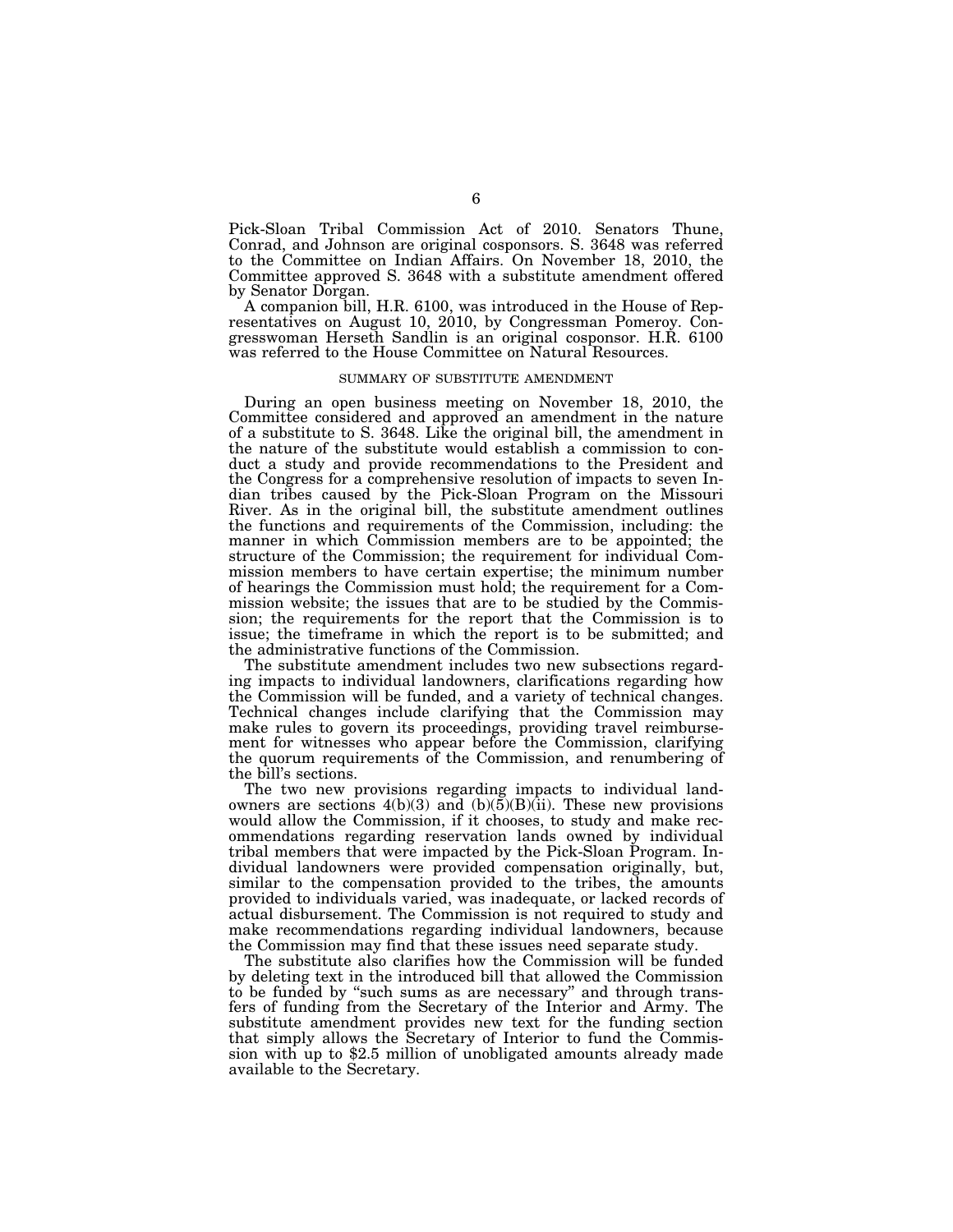#### *Section 1. Short title*

Section 1 provides the short title of S. 3648 as the "Pick-Sloan" Tribal Commission Act of 2010.''

## *Section 2. Findings*

Section 2 provides ten Congressional findings and provides historical background to S. 3648. In summary, the ten findings and background are as follows:

(1) The Pick-Sloan Program was originally authorized by the Flood Control Act of 1944. It was approved to promote the general economic development of the United States; to provide for irrigation above Sioux City, Iowa; to protect urban and rural areas from devastating floods of the Missouri River; and for other purposes.

(2) The United States acquired approximately 1,422,000 acres of land in North Dakota, South Dakota, and Nebraska to build mainstem Missouri River dams at Garrison, Oahe, Big Bend, Fort Randall, and Gavin's Point, and to create reservoirs behind the dams named Lake Sakakawea, Lake Oahe, Lake Sharpe, Lake Francis Case, and Lewis and Clark Lake.

(3) To create the dams and reservoirs described in paragraph (2), the United States took title to land located on the reservations of 7 Indian tribes (but did not diminish the reservations), including the taking of approximately—

(A) 156,000 acres from the Fort Berthold Reservation;

(B) 55,994 acres from the Standing Rock Sioux Reservation; (C) 104,420 acres from the Cheyenne River Sioux Reservation;

(D) 22,955 acres from the Lower Brule Sioux Reservation;

(E) 15,565 acres from the Crow Creek Sioux Reservation;

(F) 3,252 acres from the Yankton Sioux Reservation; and

(G) 1,007 acres from the Santee Sioux Reservation.

(4) The water impounded by the Garrison, Oahe, Big Bend, Fort Randall, and Gavin's Point dams of the Pick-Sloan Program flooded the most fertile and wooded bottom land of the 7 Indian tribes and their reservations. That land constituted the most productive agricultural, hunting, and collecting land of those Indian tribes, and the majority of the community infrastructure of each Indian tribe was also located on the land.

(5) The flooding of the tribes' productive land greatly damaged the economy and cultural resources of the 7 Indian tribes.

(6) Although the 7 Indian tribes reside on the Missouri River, the economic benefits of the Pick-Sloan Program have not been passed on to those Indian tribes. Instead, the dams have created disproportionate hardships for the 7 Indian tribes, including poor water quality; increased trespassing and theft or damage to cultural resources; artificial sediment deposits that impact water infrastructure and contain unknown contaminants; harming fisheries, including loss of reservoir retention time; damage to riparian habitat; and increased recreational traffic and impacts, but with few opportunities to regulate or benefit from recreational uses.

(7) Congress held a number of hearings and promoted studies of the impacts to the 7 Indian tribes, pursuant to which representa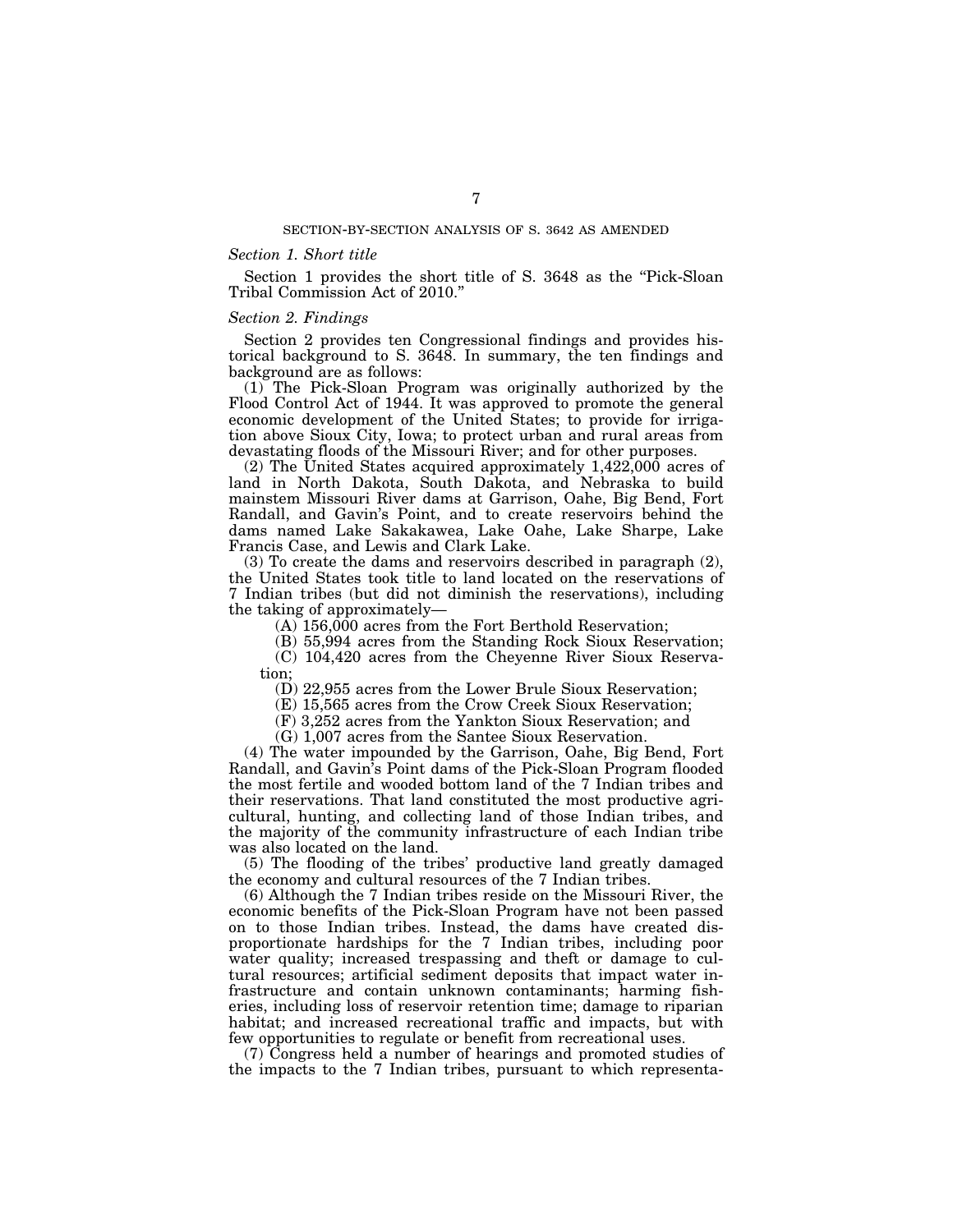tives of the 7 Indian tribes testified on impacts to tribal economies, health, and welfare from the flooding of that land.

(8) Congress has established prior commissions to study and make recommendations regarding impacts of the Pick-Sloan Program, including the Garrison Diversion Unit Commission established under section  $207(c)(1)$  of the Energy and Water Development Appropriation Act, 1985 (Public Law 98-360; 98 Stat. 411), which recommended that a Joint Tribal Advisory Committee be formed to examine and make recommendations with respect to the effects of the impoundment of water behind the Garrison and Oahe Dams. The Joint Tribal Advisory Committee was established by the Secretary of the Interior on May 10, 1985, for the purpose of assessing the impacts of the Garrison and Oahe Dams on the Three Affiliated Tribes and the Standing Rock Sioux Tribe. The Committee delivered a final report to the Secretary on May 23, 1986. In 1992, Congress passed the Three Affiliated Tribes and Standing Rock Sioux Tribe Equitable Compensation Act (title XXXV of Public Law 102–575; 106 Stat. 4731) to address certain findings of the Committee. A number of the findings of the Committee still have not been addressed as of enactment of this Act.

(9) Before enactment of this Act, Congress provided compensation to the 7 Indian tribes for the land taken from the 7 Indian tribes over a 55-year period. On 17 different occasions, as part of 14 different Acts of Congress, compensation was authorized for the 7 Indian tribes, and at least 1 of the 7 Indian tribes also received compensation through a court case.

(10) A single comprehensive bill is needed to resolve and finally settle the claims of the 7 Indian tribes because past compensation: was provided at different levels and was based on different compensation methods, depending on the historical time period during which the compensation was provided; and resulted in each of the 7 Indian tribes being compensated differently.

#### *Section 3. Definitions*

Section 3 lists pertinent definitions used throughout the bill.

## *Section 4. Pick-Sloan Tribal Commission for Comprehensive Resolution*

Section 4(a)(1) establishes the Pick-Sloan Tribal Commission for Comprehensive Resolution.

Section 4(a)(2) describes the membership of the Commission. The membership must be composed of 7 members, of whom 1 must be the Chairperson of the Commission; at least 1 must have expertise in the field of Indian law and policy; at least 1 must have expertise in the operation and history of Federal water projects; at least 1 must have expertise in the area of environmental justice; at least 1 must be an economist; and at least 1 must be an authority in cultural preservation.

Section 4(a)(2) also provides that of the 7 members selected for the Commission, at least 3 must be members of federally recognized Indian tribes. The Chairperson and Vice Chairperson of the Committee on Indian Affairs of the Senate and the Chairperson and Ranking Member of the Committee on Natural Resources of the House of Representatives must select the 7 Commission mem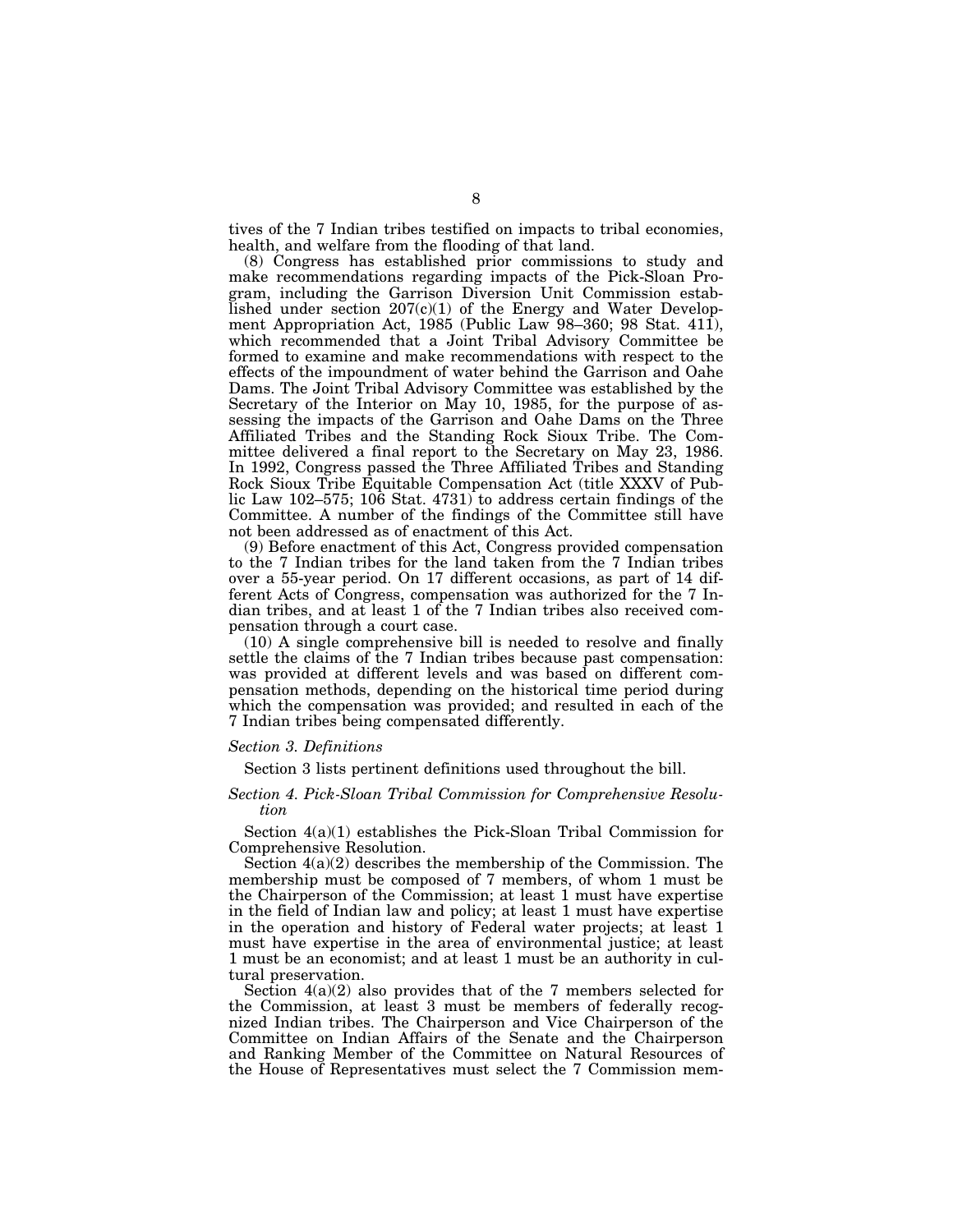bers and appoint 1 of the members to serve as Chairperson of the Commission.

Section  $4(a)(2)$  also provides that the affected Indian tribes may make recommendations to the Chairperson of the Committee on Indian Affairs of the Senate and the Chairperson of the Committee on Natural Resources of the House of Representatives regarding members of the Commission. All members of the Commission must be appointed not later than 60 days after the date of enactment of this Act.

Section 4(a)(3) describes the term and vacancy provisions of the Commission. A member is appointed for the life of the Commission. A vacancy on the Commission must not affect the powers of the Commission and must be filled in the same manner as the original appointment was made.

Section 4(a)(4) provides that no later than 30 days after the date on which all members of the Commission have been appointed, the Commission must hold the initial meeting of the Commission.

Section 4(a)(5) states that the Commission must meet at the call of the Chairperson.

Section  $4(a)(6)$  provides the quorum requirements for the Commission. A majority of the members of the Commission constitute a quorum. A quorum must be necessary for the Commission to carry out any of the duties or responsibilities of the Commission under this Act.

Section  $4(a)(7)$  allows the Commission to establish, by majority vote, rules for the conduct of Commission business, in accordance with this Act and other applicable law.

Section  $4(a)(8)$  clarifies that the Federal Advisory Committee Act (5 U.S.C. App.) does not apply to the Commission.

Section 4(b) sets forth the duties of the Commission. Section  $4(b)(1)$  requires that in carrying out this section, the Commission must consult with the affected Indian tribes.

Section 4(b)(2) describes a study to be conducted by the Commission. With respect to the period beginning on the date of commencement of the Pick-Sloan Program and ending on the date on which the study is initiated, the study must examine the impacts on the affected Indian tribes, directly or indirectly, caused by the Pick-Sloan Program and measures implemented by the Federal Government to attempt to address those impacts; other measures that have been proposed to address the impacts on the affected Indian tribes caused by the Pick-Sloan Program; the results of any other studies regarding those impacts and potential solutions to the impacts, including any studies conducted by the Joint Tribal Advisory Committee relating to the Pick-Sloan Program; and comparisons involving other situations in which Federal hydroelectric projects or federally licensed hydroelectric projects have resulted in the taking or occupation of Indian land and the compensation, or other measures, Indian tribes have been or are being provided in those situations.

Section  $4(b)(3)$  allows the Commission to also study the impacts caused by the Pick-Sloan Program to land (including land allotted under any Federal law) that is: owned by members of an affected Indian tribe (or the heirs of those members); and is on the reservation of the affected Indian tribe.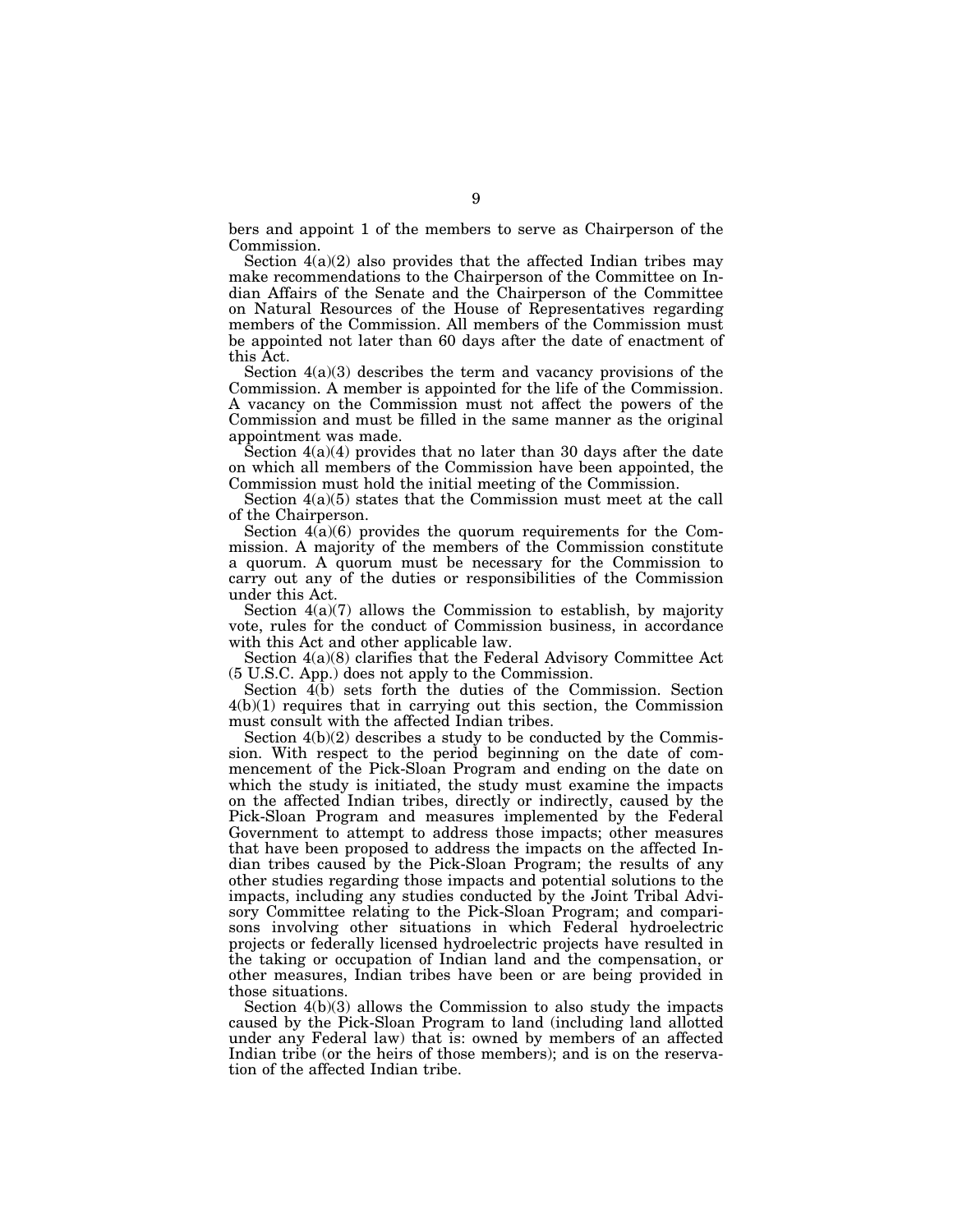Section  $4(b)(4)$  states that in carrying out paragraph  $(b)(2)$  and, if applicable, paragraph (b)(3), the Commission must hold at least 3 hearings to receive information from Federal agencies, Indian tribes, and other interested parties regarding the resolution of Pick-Sloan Program impacts. A witness requested to appear before the Commission must be paid the same fees and allowances as are paid to witnesses under section 1821 of title 28, United States Code. The per diem and mileage allowances for a witness under clause (i) must be paid from funds made available to the Commission. A hearing under this paragraph must be open to the public. For each hearing under this paragraph, the Commission must compile a record consisting of transcripts, written testimony, studies, and other information presented at the hearing and include the record in the report of the Commission required under paragraph (b)(6), as an appendix in electronic format.

Section 4(b)(5) provides that based on the results of the study under paragraph (b)(2), any study under paragraph (b)(3), and hearings under paragraph (b)(4), the Commission must develop a proposal to comprehensively resolve the impacts resulting from the Pick-Sloan Program. The proposal must include: a comprehensive proposal to provide full and final compensation to the affected Indian tribes; a description of the measures referred to in paragraph (2) that have not been implemented; could be implemented; or should be implemented in a more effective manner; measures that could be accomplished administratively; measures that would require legislation to be implemented; and any other measures necessary to comprehensively resolve the impacts of the Pick-Sloan Program on the affected Indian tribes.

Section 4(b)(5) also provides that the proposal may also include measures to resolve the impacts to land (including land allotted under any Federal law) that is owned by members of an affected Indian tribe (or the heirs of those members); and is on the reservation of the affected Indian tribe.

Section 4(b)(6) provides the deadline and required contents for the Commission's Report. It states that subject to subparagraph (b)(6)(B), not later than 18 months after the date on which the first meeting of the Commission takes place, the Commission must submit to the President and Congress a report that contains: (i) a detailed statement of the study findings and conclusions of the Commission; and (ii) the proposal of the Commission developed under paragraph (b)(5) for legislation and administrative actions that the Commission considers to be appropriate to comprehensively resolve the impacts caused by the Pick-Sloan Program.

Section 4(b)(6) also provides that this deadline may be extended for a period of not more than 180 days if the Commission submits to the Committee on Indian Affairs of the Senate and the Committee on Natural Resources of the House of Representatives a request for the extension that is received by the Committees before the deadline described above and includes a description of the reasons why the extension is needed.

Section 4(b)(7) requires that the Commission maintain a website for the period beginning on the date on which the first meeting of the Commission takes place and ending on the termination date of the Commission. The Commission must use the website: (i) to describe the activities of the Commission; (ii) to provide access to in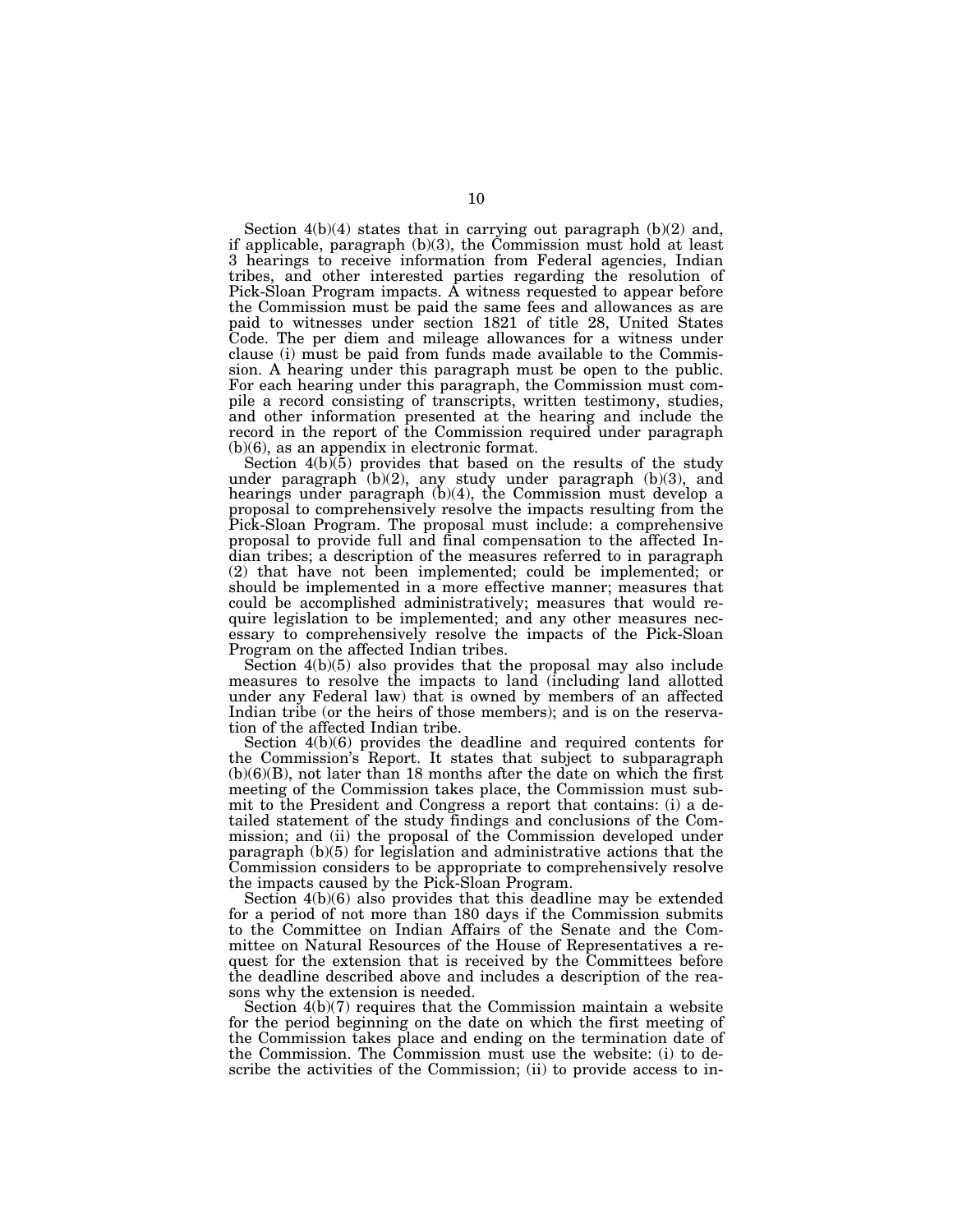formation studied by the Commission; (iii) to provide notice of, and make available all information presented at, hearings of the Commission; and (iv) to post the report (including all appendices to that report) of the Commission required under paragraph (b)(6). All content on the website must be collected on compact disk, digital video disk, or other appropriate digital media; and included in the report to be submitted under paragraph (b)(6).

Section 4(c) permits the Commission to hold such hearings, meet and act at such times and places, take such testimony, and receive such evidence as the Commission considers to be advisable to carry out this Act. The Commission may also secure directly from a Federal agency such information as the Commission considers to be necessary to carry out this Act. On request of the Chairperson of the Commission, the head of an applicable Federal agency must provide the information to the Commission. The Commission may use the United States mails in the same manner and under the same conditions as other agencies of the Federal Government. The Commission may accept, use, and dispose of gifts or donations of services or property.

Section 4(d) describes Commission personnel matters. Section (d)(1) provides that each member of the Commission be compensated at a rate equal to the daily equivalent of the annual rate of basic pay prescribed for level IV of the Executive Schedule under section 5315 of title 5, United States Code, for each day (including travel time) during which the member is engaged in the performance of the duties of the Commission.

Section  $4(d)(2)$  states that each member of the Commission must be allowed travel expenses, including per diem in lieu of subsistence, at rates authorized for an employee of an agency under subchapter I of chapter 57 of title 5, United States Code, while away from the home or regular place of business of the member in the performance of the duties of the Commission.

Section 4(d)(3) provides that the Chairperson of the Commission may, without regard to the civil service laws (including regulations), appoint and terminate an executive director and such other additional personnel as are necessary to enable the Commission to perform the duties of the Commission. Also, the employment of an executive director must be subject to confirmation by a quorum of the Commission. Except as provided in subparagraph  $(d)(3)(B)$ , the Chairperson of the Commission may fix the compensation of the executive director and other personnel without regard to the provisions of chapter 51 and subchapter III of chapter 53 of title 5, United States Code, relating to classification of positions and General Schedule pay rates. The rate of pay for the executive director and other personnel cannot exceed the rate payable for level IV of the Executive Schedule under section 5316 of title 5, United States Code. Also, an employee of the Federal Government may be detailed to serve as staff for the Commission without reimbursement. The detail of the employee must be without interruption or loss of civil service status or privilege.

Section 4(d)(4) allows the Commission to request the Secretary of Defense to provide, and the Secretary of Defense must provide, through human resource departments under the jurisdiction of the Secretary of Defense, on a reimbursable basis, operational support for activities of the Commission.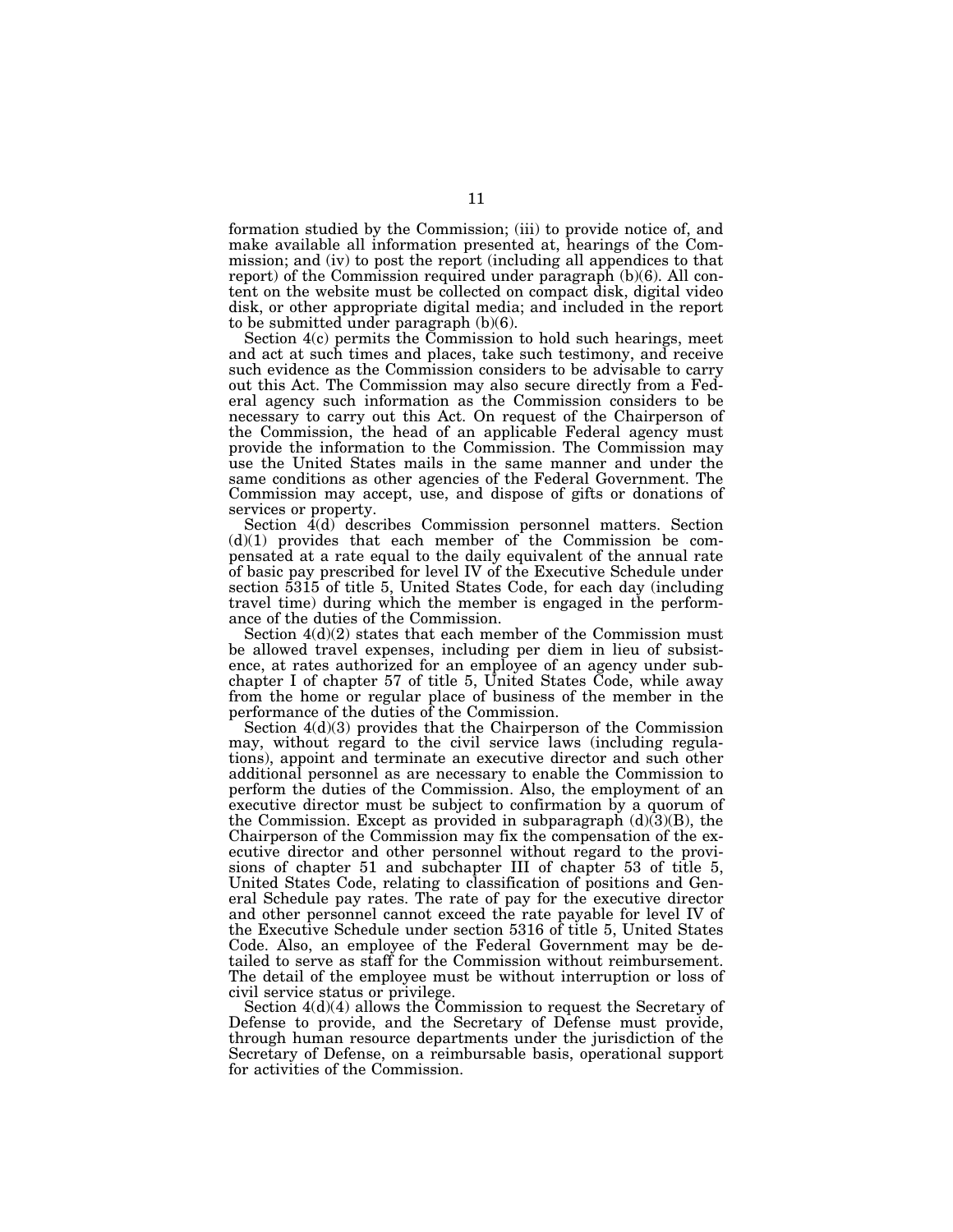Section  $4(d)(5)$  gives the Commission the option, to such extent and using such amounts as are provided in appropriation Acts, to enter into contracts to enable the Commission to discharge the duties of the Commission under this Act.

Section  $4(d)(6)$  notes that notwithstanding section 1342 of title 31, United States Code, the Commission may accept and use such voluntary and uncompensated services as the Commission determines to be necessary.

Section  $4(d)(7)$  allows the Chairperson of the Commission to procure temporary and intermittent services in accordance with section 3109(b) of title 5, United States Code, at rates for individuals that do not exceed the daily equivalent of the annual rate of basic pay prescribed for level V of the Executive Schedule under section 5316 of that title.

Section 4(e) requires that the Commission terminate 90 days after the date on which the Commission submits the report of the Commission under subsection (b)(6).

## *Section 5. Funding*

Section 5 provides that subject to the approval of the appropriate committees of Congress, out of any unobligated amounts made available to the Secretary of the Interior, the Secretary may use to carry out this Act not more than \$2,500,000.

#### *Section 6. Savings clause*

Section 6 provides that nothing in this Act diminishes, changes, or otherwise affects (1) the water rights of the affected Indian tribes; (2) any other right (including treaty rights) of the affected Indian tribes; (3) the status of Indian reservation land or the boundaries of any reservation of an Indian tribe; or (4) any Congressional authorization of appropriations for the benefit of the affected Indian tribes.

## COMMITTEE RECOMMENDATION AND TABULATION OF VOTE

In an open business meeting on November 18, 2010, the Committee on Indian Affairs, by voice vote, adopted S. 3648, with an amendment in the nature of a substitute, and ordered the bill reported to the Senate, with the recommendation that the Senate do pass S. 3648, as amended.

#### COST AND BUDGETARY CONSIDERATIONS

## *S. 3648—Pick-Sloan Tribal Commission Act of 2010*

S. 3648 would authorize the Department of the Interior (DOI) to spend \$2.5 million of unobligated balances from funds already appropriated to the department to establish the Pick-Sloan Tribal Commission. The commission would recommend actions to resolve certain disputes between the federal government and several Indian tribes. Enacting S. 3648 would affect direct spending; therefore, pay-as-you-go procedures apply. However, CBO estimates that there would be no net effect on direct spending over the 2011–2020 period. Enacting the legislation would not affect revenues.

Because the legislation would authorize the Secretary to use funds already appropriated for other activities to establish the commission, CBO estimates that implementing S. 3648 would increase